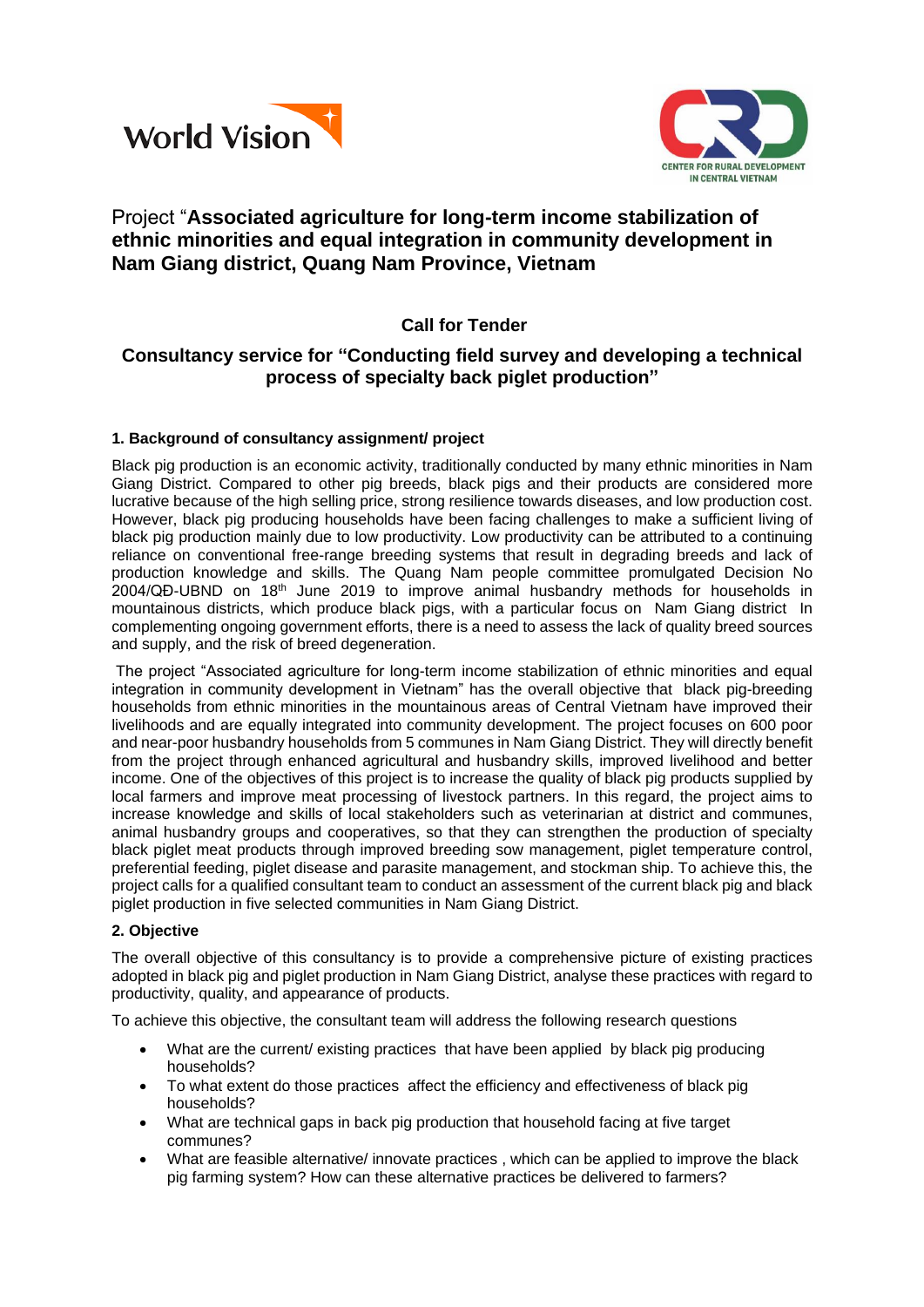## **3. Key contents of the study**

The study is expected to look at the below aspects:

Current/ existing practices in black pig production at household level:

- Methods/Patterns of black pig and piglet production and management
- Welfare assessment of black pig farming
- Vet and other related services

Black pig production at community level

- The role of grassroots organizations/ associations such as farmer union, women union, extensionist, vet, and animal groups (if applicable) in supporting farmers to practice their current techniques in black pig and piglet production
- Vet services at commune level

Policy environment

- Policies on animal production/ pig production and native (black) pig production
- Annual programs on capability building, financial support funded by national budget

Recommendations

• Proposed feasible technical intervention to improve the black pig production system based on the review and the result of survey

*Additional contents may be added in consultation between WV, CRD, and the consultant*

#### **4. Scope of the consultancy**

The study on the black pig production system will focus on the following geographical areas: Thanh My, Ca Cady, Cha Val, Tà Bhing and Ta Poo communes in Nam Giang district (district level), Quang Nam province (provincial level).

The consultant(s) is expected to carry out the following work:

- o *Desk review*: Analysis/review of existing and relevant documents on black pig production. This desk review will identify data gaps, inform the scope of the fieldwork and support the interpretation and contextualization of primary data.
- $\circ$  Design a methodology for the consultancy/study, including methods, sampling strategy data collection tools, detailed fieldwork plan, analysis plan, and quality control plan (this will be part of an inception report, see under deliverables).
- $\circ$  Conduct the study fieldwork including training of enumerators and primary data collection in the field with support from the project team (WV and CRD), as well as data processing and analysis.
- $\circ$  Collaborate with BMZ project partners to validate information and data from other similar researches for the final version of the study report.
- o Produce a comprehensive report on "Conducting field survey and developing a technical process of specialty back piglet production" in English with a summary in Vietnamese

The following table entails key activities and labour division for carrying out black pig value chain study:

| # | <b>Proposed activities</b>                                                                        | No of working day(s)<br>for whole team |
|---|---------------------------------------------------------------------------------------------------|----------------------------------------|
|   | Develop a detailed research methodology and work plan (to<br>be presented in an inception report) |                                        |
| 2 | Fieldwork preparation                                                                             |                                        |
| ົ | Conduct fieldwork                                                                                 | 15                                     |
|   | Data organizing, processing and analyzing.                                                        |                                        |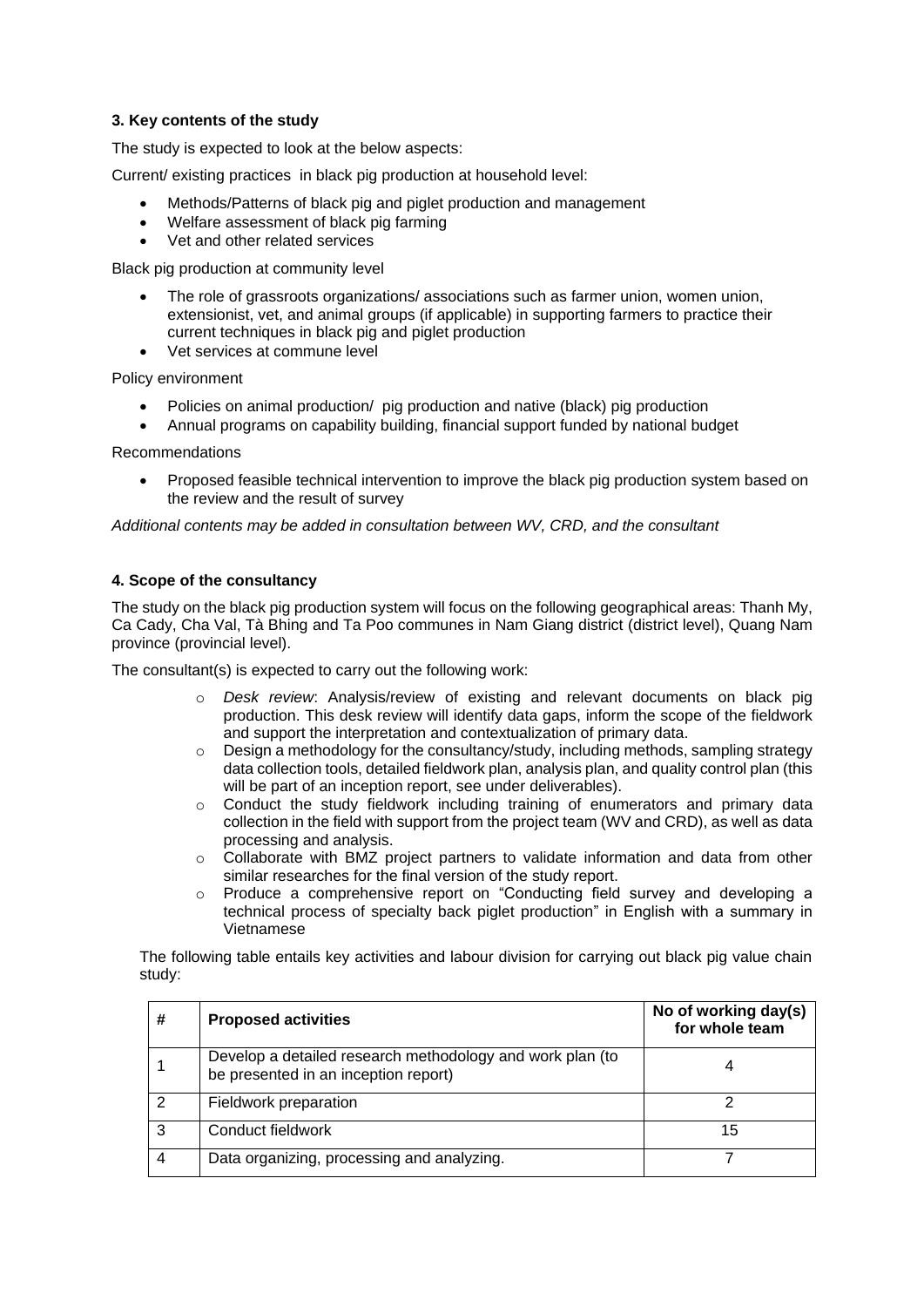| 5 | Presentation on preliminary findings for BMZ project staff and<br>partners           |    |
|---|--------------------------------------------------------------------------------------|----|
| 6 | A draft report in English                                                            |    |
|   | Finalize report and submit to BMZ project in English (with<br>summary in Vietnamese) |    |
|   | <b>TOTAL</b>                                                                         | 40 |

## **5. Method of study**

The study should employ a mixed-methods approach including a desk/literature review and other qualitative and quantitative methods. The consultant will use the methodology and research tools that are best suited to the study objectives and local context. These will be fully developed and finalized in consultation with World Vision and CRD as part of the inception report.

The research process should be participatory, incorporating perspectives of different stakeholders, including, but not limited to, households, extensionist and staff of Department of Agriculture and Rural development (DARD) at provincial and district level. Some of the recommended approaches and tools include:

- o Key informant interviews
- o Household questionnaires/survey
- o Focus group discussions
- o Stakeholders Consultation Meeting/Workshops

## **6. Deliverables**

The consultant team is expected to provide the following deliverables:

- An *inception report* that outlines the methodology (including tools for data collection) and a timeline for the consultancy and study
- A final report/proposal in in English with summary in Vietnamese
- All date collected as part of the consultancy (including data sets and related documents)

*Notes: All deliverables will be reviewed and require the approval from WV Vietnam and CRD*

## **7. Timeframe**

The consultancy comprises a timeframe of 40 days after signing of the consultancy contract. The consultancy is expected to start on 15th June. The proposed timeline for the consultancy and milestones is:

- Inception report including tools for data collection within 10 days since the contract signing date.
- Field survey is expected from 25th June 10th July 2020
- Draft report is expected by 25<sup>th</sup> July 2020
- A final report in consultation with BMZ project manager, and BMZ project team (WVI and CRD) by  $5<sup>th</sup>$  August 2020

The consultant team should be available during the proposed time period and able to stick to the proposed timeline.

## **8. Requirement for consultant team**

The consultants should have:

- At least Master's degrees in one of the following majors: animal husbandry, farming system, extension and rural development
- Knowledge and understanding of animal husbandry system in Central Vietnam
- Strong skills and proven experience in conducting field survey of farming system, animal husbandry